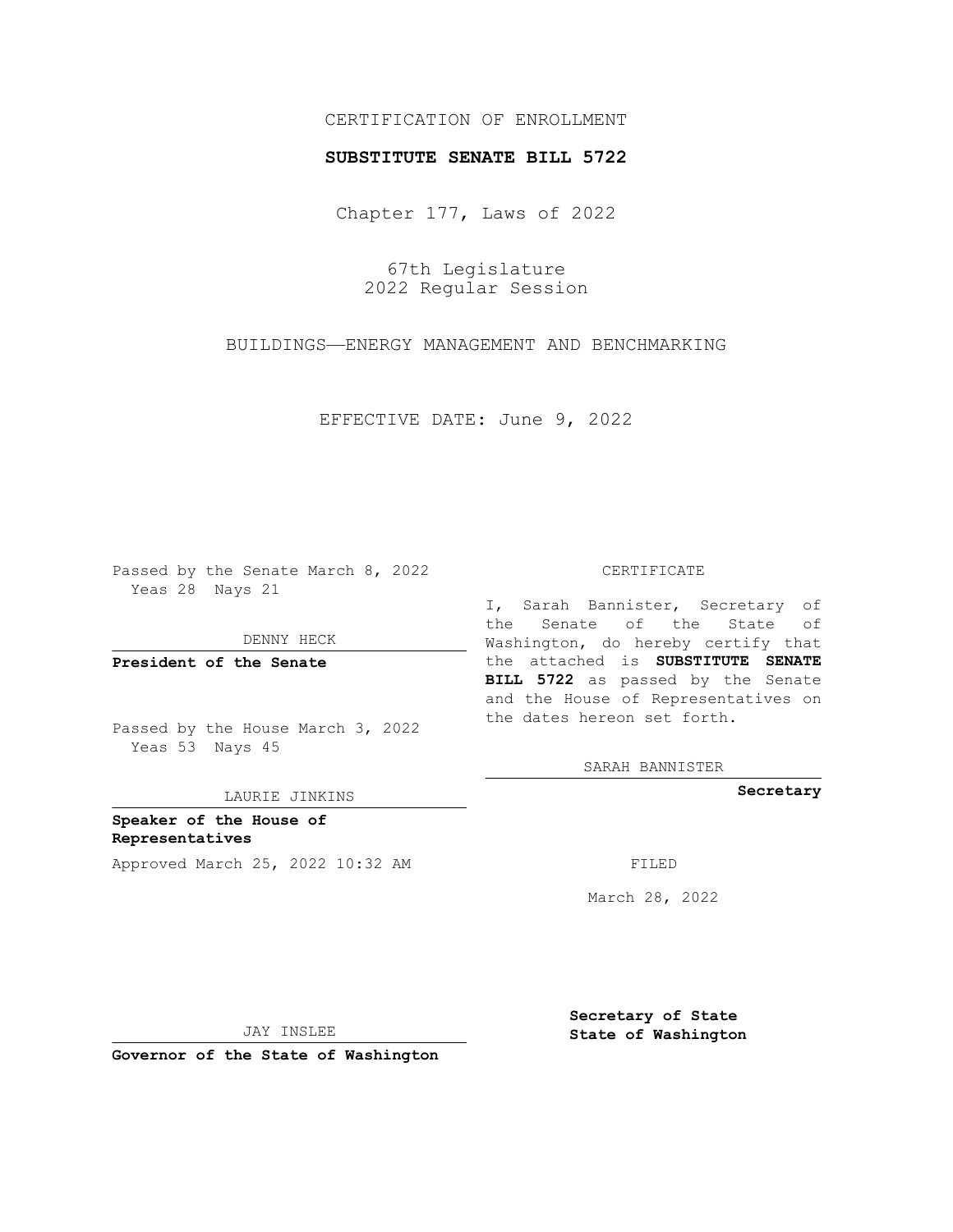## **SUBSTITUTE SENATE BILL 5722**

AS AMENDED BY THE HOUSE

Passed Legislature - 2022 Regular Session

## **State of Washington 67th Legislature 2022 Regular Session**

**By** Senate Environment, Energy & Technology (originally sponsored by Senators Nguyen, Liias, Lovelett, Nobles, Pedersen, Saldaña, and Stanford; by request of Office of the Governor)

READ FIRST TIME 02/03/22.

 AN ACT Relating to reducing greenhouse gas emissions in buildings; amending RCW 19.27A.200, 19.27A.220, 19.27A.230, and 19.27A.240; adding a new section to chapter 19.27A RCW; creating new 4 sections; and prescribing penalties.

BE IT ENACTED BY THE LEGISLATURE OF THE STATE OF WASHINGTON:

 NEW SECTION. **Sec. 1.** The legislature finds that in order to meet the statewide greenhouse gas emissions limits in RCW 70A.45.020, the state must require performance standards for existing buildings.

 In order to have a comprehensive understanding of the need and potential for updating the state's building stock, including the "split incentive issue" in which tenants are responsible for energy costs and building owners are responsible for choices about energy systems and building maintenance, more robust benchmarking and reporting for building performance, operations, and maintenance is needed. While the state has adopted comprehensive reporting requirements for larger buildings, it currently lacks similar requirements for smaller buildings. It is the intent of the legislature to extend existing building benchmarking, energy management, and operations and maintenance planning requirements to smaller commercial and multifamily residential buildings in order to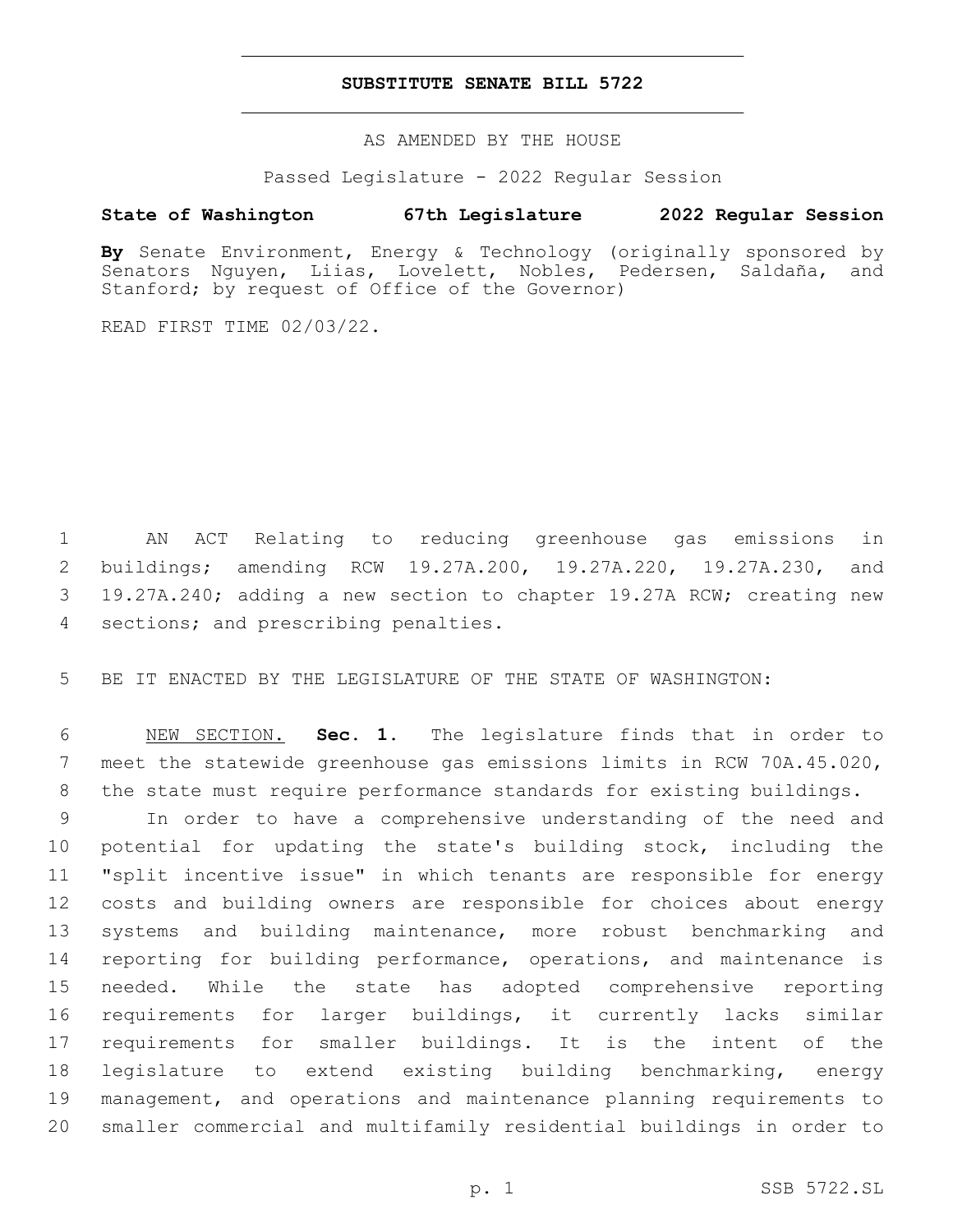assess the needs and opportunities for job creation and incentives 2 and environmental and public health improvements.

 The legislature further finds that in order to meet the statewide greenhouse gas emissions limits in the energy sectors of the economy, more resources must be directed toward achieving decarbonization of building heating and cooling loads, while continuing to relieve energy burdens that exist in overburdened communities. These 8 resources must include comprehensive customer support, outreach, and technical assistance. These efforts must include notifying building owners of requirements through communications campaigns, providing resources to aid in compliance, and delivering training to equip 12 building owners, and the industry, to be successful.

 **Sec. 2.** RCW 19.27A.200 and 2019 c 285 s 2 are each amended to read as follows:14

 The definitions in this section apply throughout RCW 19.27A.210, 19.27A.220, 19.27A.230, ((and)) 19.27A.240, and sections 3 and 4 of 17 this act unless the context clearly requires otherwise.

 (1) "Agricultural structure" means a structure designed and constructed to house farm implements, hay, grain, poultry, livestock, or other horticultural products, and that is not a place used by the public or a place of human habitation or employment where agricultural products are processed, treated, or packaged.

23 (2) "Baseline energy use intensity" means a building's ((weather 24 normalized)) energy use intensity ((measured the previous year to 25 making an application for an incentive under RCW 19.27A.220)) that is representative of energy use in a normal weather year.

27 (3)(a) "Building owner" means an individual or entity possessing 28 title to a building.

29 (b) In the event of a land lease, "building owner" means the entity possessing title to the building on leased land.

 (4) "Building tenant" means a person or entity occupying or holding possession of a building or premises pursuant to a rental 33 agreement.

 (5) "Conditional compliance" means a temporary compliance method used by covered building owners that demonstrate the owner has implemented energy use reduction strategies required by the standard, but has not demonstrated full compliance with the energy use 38 intensity target.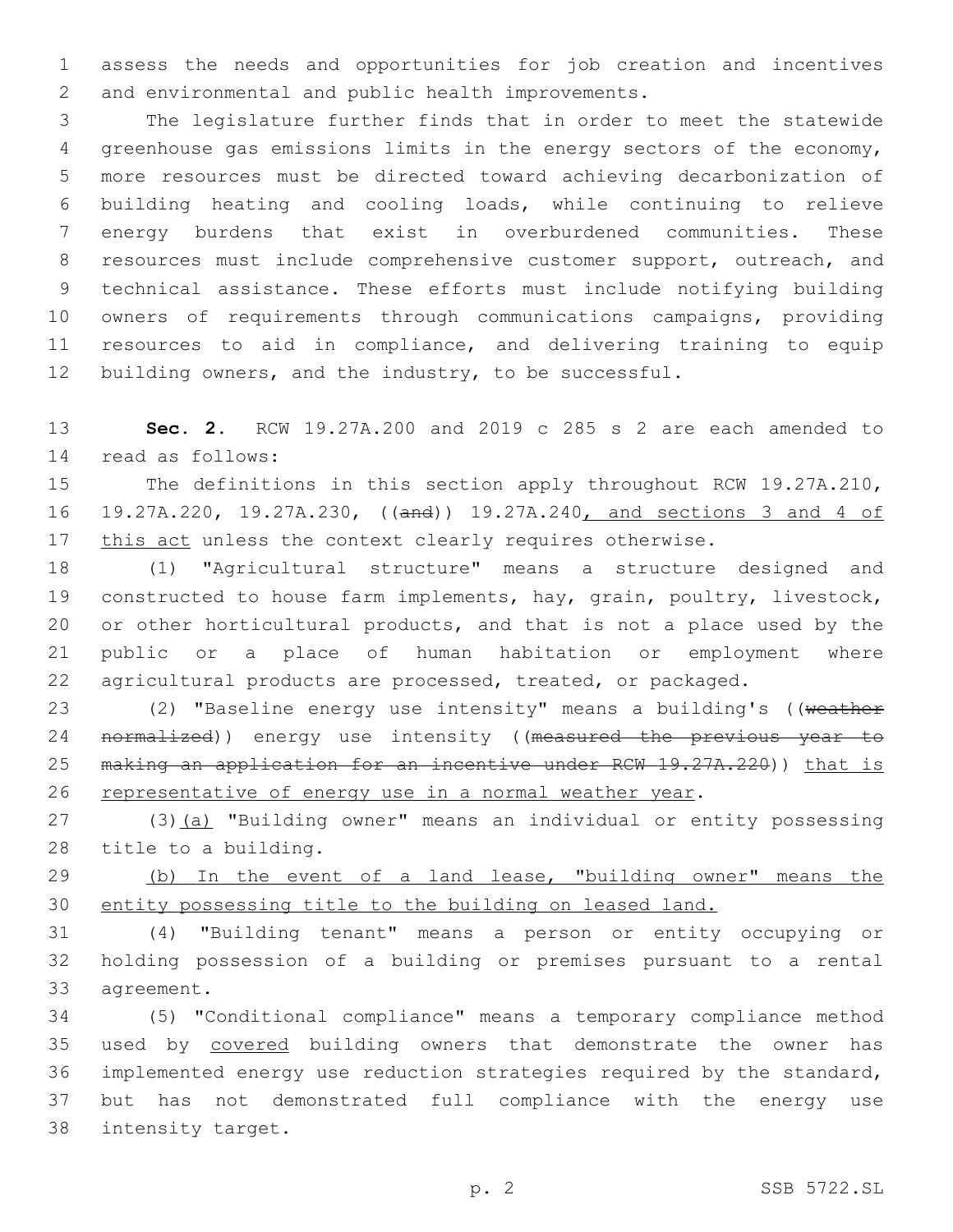(6) "Consumer-owned utility" has the same meaning as defined in 2 RCW 19.27A.140.

 (7) "Covered ((commercial)) building" ((means a building where 4 the sum of nonresidential, hotel, motel, and dormitory floor areas exceeds fifty thousand gross square feet, excluding the parking garage area)) includes a tier 1 covered building and a tier 2 covered 7 building.

(8) "Department" means the department of commerce.

 (9) "Director" means the director of the department of commerce 10 or the director's designee.

 (10) "Electric utility" means a consumer-owned electric utility 12 or an investor-owned electric utility.

 (11) "Eligible building owner" means: (a) The owner of a covered ((commercial)) building required to comply with the standard 15 established in RCW 19.27A.210; or (b) ((the owner of a multifamily residential building where the floor area exceeds fifty thousand gross square feet, excluding the parking garage area)) all eligible 18 tier 2 covered building owners.

 (12) "Energy" includes: Electricity, including electricity delivered through the electric grid and electricity generated at the 21 building premises using solar or wind energy resources; natural gas $_L$  including natural gas derived from renewable sources, synthetic 23 sources, and fossil fuel sources; district steam; district hot water; 24 district chilled water; propane; fuel oil; wood; coal; or other fuels 25 used to meet the energy loads of a building.

 (13) "Energy use intensity" means a measurement that normalizes a building's site energy use relative to its size. A building's energy use intensity is calculated by dividing the total net energy consumed in one year by the gross floor area of the building, excluding the parking garage. "Energy use intensity" is reported as a value of thousand British thermal units per square foot per year.

 (14) "Energy use intensity target" means the target for net 33 energy use intensity of a covered ((commercial)) building ((that has been established for the purposes of complying with the standard 35 established under RCW 19.27A.210)).

 (15) "Gas company" includes every corporation, company, association, joint stock association, partnership, and person, their lessees, trustees, or receiver appointed by any court whatsoever, and every city or town owning, controlling, operating, or managing any 40 gas plant within this state.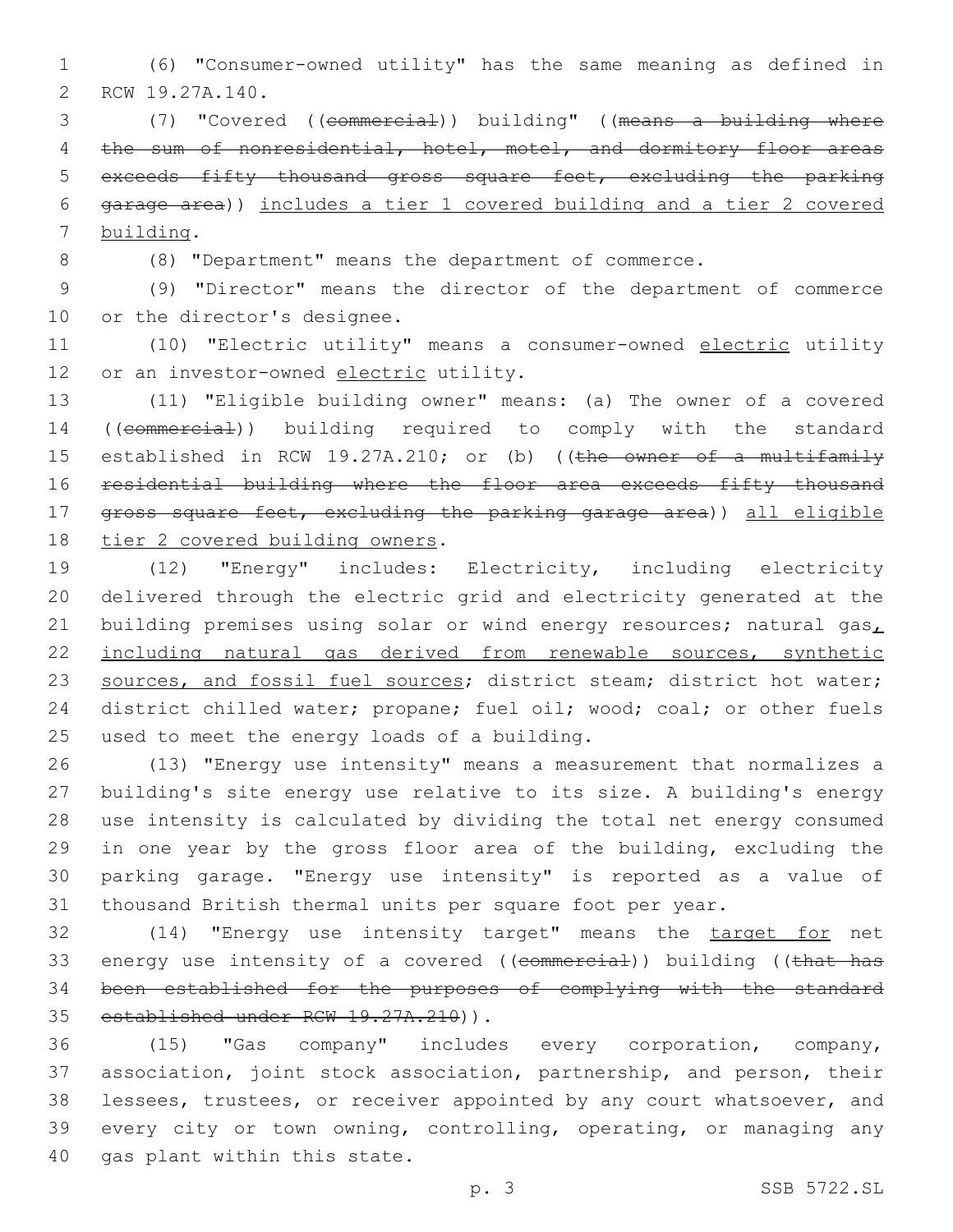1 (16) "Greenhouse gas" includes carbon dioxide, methane, nitrous 2 oxide, hydrofluorocarbons, perfluorocarbons, and sulfur hexafluoride.

 (17)(a) "Gross floor area" means the total number of square feet measured between the exterior surfaces of the enclosing fixed walls of a building, including all supporting functions such as offices, lobbies, restrooms, equipment storage areas, mechanical rooms, break 7 rooms, and elevator shafts.

8 (b) "Gross floor area" does not include outside bays or docks.

9 (18) "Investor-owned utility" means a ((company owned by 10 investors, that meets one of the definitions of RCW 80.04.010, and 11 that is engaged in distributing electricity)) corporation owned by 12 investors that meets the definition of "corporation" as defined in 13 RCW 80.04.010 and is engaged in distributing either electricity or 14 natural gas, or both, to more than one retail electric customer in 15 the state.

16 (19) "Multifamily residential building" means a covered 17 multifamily building containing sleeping units or more than ((two)) 18 five dwelling units where occupants are primarily permanent in 19 nature.

 (20) "Net energy use" means the sum of metered and bulk fuel energy entering the building, minus the sum of metered energy leaving 22 the building or campus. Renewable energy produced on a campus that is not attached to a covered building may be included.

24 (21) "Qualifying utility" means a consumer-owned or investor-25 owned gas or electric utility that serves more than ((twenty-five 26 thousand)) 25,000 customers in the state of Washington.

 (22) "Savings-to-investment ratio" means the ratio of the total present value savings to the total present value costs of a bundle of an energy or water conservation measure estimated over the projected useful life of each measure. The numerator of the ratio is the present value of net savings in energy or water and nonfuel or nonwater operation and maintenance costs attributable to the proposed energy or water conservation measure. The denominator of the ratio is the present value of the net increase in investment and replacement costs less salvage value attributable to the proposed energy or water 36 conservation measure.

37 (23) "Standard" means the state energy performance standard for 38 covered ((commercial)) buildings established under RCW 19.27A.210.

39 (24) "Thermal energy company" has the same meaning as defined in 40 RCW 80.04.550.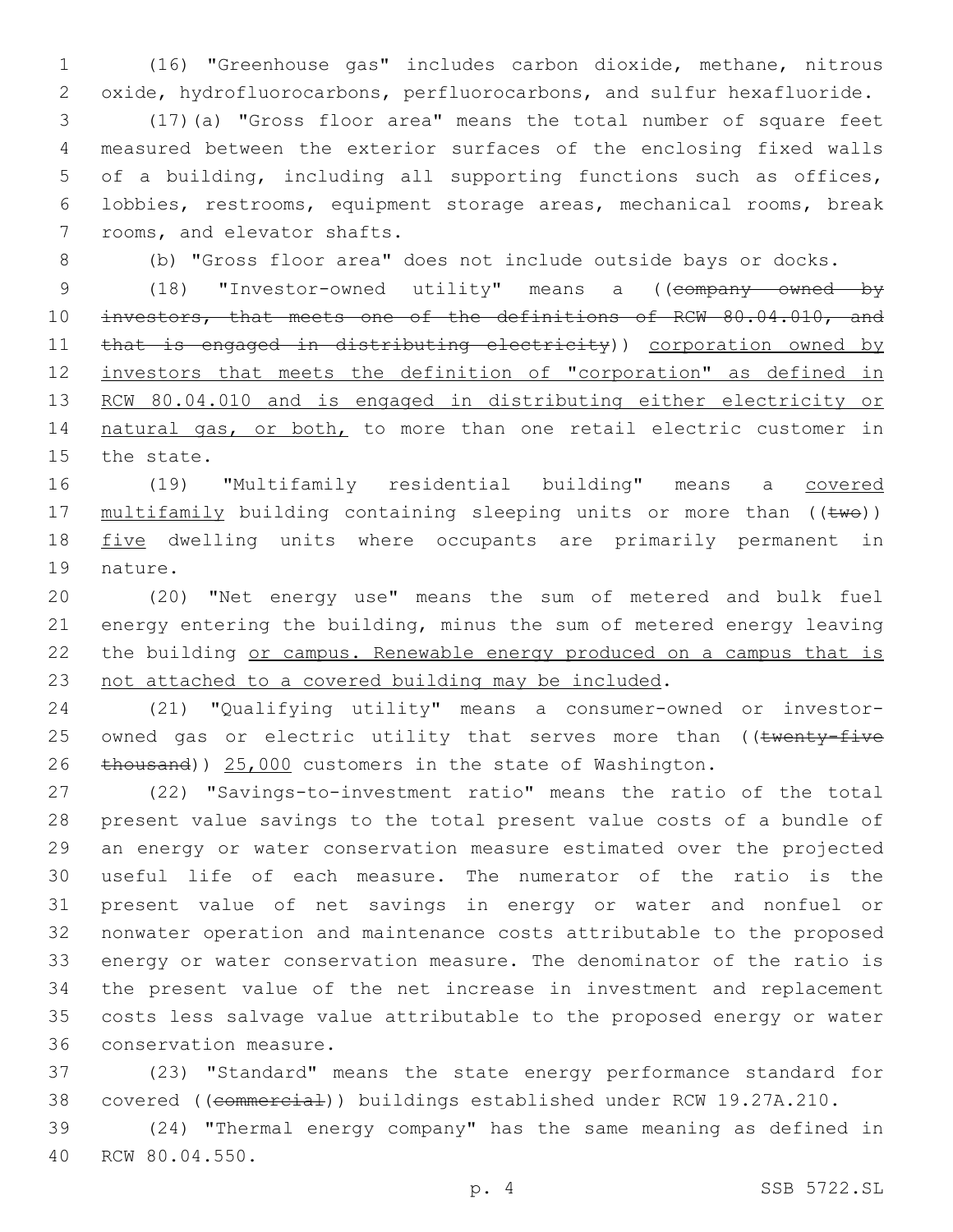(25) "Weather normalized" means a method for modifying the measured building energy use in a specific weather year to energy use 3 under normal weather conditions.

 (26) "Tier 1 covered building" means a building where the sum of nonresidential, hotel, motel, and dormitory floor areas exceed 50,000 gross square feet, excluding the parking garage area.

 (27) "Tier 2 covered building" means a building where the sum of 8 multifamily residential, nonresidential, hotel, motel, and dormitory 9 floor areas exceeds 20,000 gross square feet, but does not exceed 10 50,000 gross square feet, excluding the parking garage area. Tier 2 covered buildings also include multifamily residential buildings 12 where floor areas are equal to or exceed 50,000 gross square feet, 13 excluding the parking garage area.

 NEW SECTION. **Sec. 3.** A new section is added to chapter 19.27A 15 RCW to read as follows:

 (1)(a) By December 1, 2023, the department must adopt by rule a state energy management and benchmarking requirement for tier 2 covered buildings. The department shall include a small business economic impact statement pursuant to chapter 19.85 RCW as part of 20 the rule making.

 (b) In establishing the requirements under (a) of this subsection, the department must adopt requirements for building owner implementation consistent with the standard established pursuant to RCW 19.27A.210(1) and limited to energy management planning, operations and maintenance planning, and energy use analysis through benchmarking and associated reporting and administrative procedures. Administrative procedures must include exemptions for financial hardship and an appeals process for administrative determinations, 29 including penalties imposed by the department.

 (c) The department must provide a customer support program to building owners including, but not limited to, outreach and informational materials that connect tier 2 covered building owners to utility resources, periodic training, phone and email support, and other technical assistance. The customer support program must include enhanced technical support, such as benchmarking assistance and assistance in developing energy management and operations and maintenance plans, for tier 2 covered buildings whose owners typically do not employ dedicated building managers including, but not limited to, multifamily housing, child care facilities, and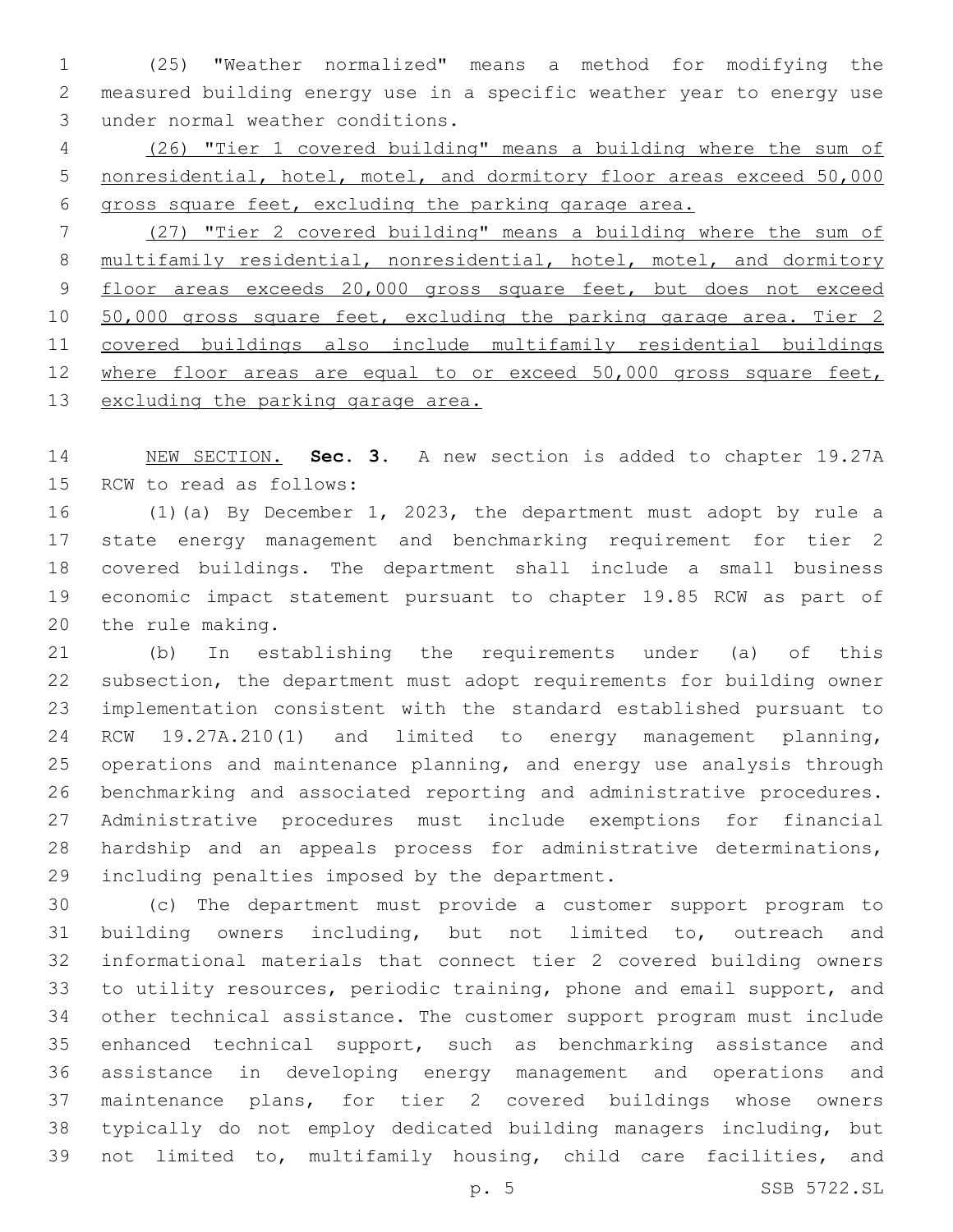houses of worship. The department shall prioritize underresourced buildings with a high energy use per square foot, buildings in rural communities, buildings whose tenants are primarily small businesses, and buildings located in high-risk communities according to the department of health's environmental health disparities map.

 (d)(i) The department may adopt rules related to the imposition of an administrative penalty not to exceed 30 cents per square foot upon a tier 2 covered building owner for failing to submit documentation demonstrating compliance with the requirements of this 10 subsection.

 (ii) Administrative penalties collected under this section must be deposited into the low-income weatherization and structural rehabilitation assistance account created in RCW 70A.35.030 and reinvested into the program, where feasible, to support compliance 15 with the standard.

 (2) By July 1, 2025, the department must provide the owners of tier 2 covered buildings with notification of the requirements the department has adopted pursuant to this section that apply to tier 2 19 covered buildings.

 (3) The owner of a tier 2 covered building must report the building owner's compliance with the requirements adopted by the department to the department in accordance with the schedule established under subsection (4) of this section and every five years thereafter. For each reporting date, the building owner must submit documentation to demonstrate that the building owner has developed and implemented the procedures adopted by the department by rule, limited to energy management planning, operations and maintenance planning, and energy use analysis through benchmarking.

 (4) By July 1, 2027, tier 2 covered building owners must submit reports to the department as required by the rules adopted in 31 subsection (1) of this section.

 (5)(a) By July 1, 2029, the department must evaluate benchmarking data to determine energy use and greenhouse gas emissions averages by 34 tier 2 covered building type.

 (b) The department must submit a report to the legislature and the governor by October 1, 2029, with recommendations for cost- effective building performance standards for tier 2 covered buildings. The report must contain information on estimated costs to building owners to implement the performance standards and 40 anticipated implementation challenges.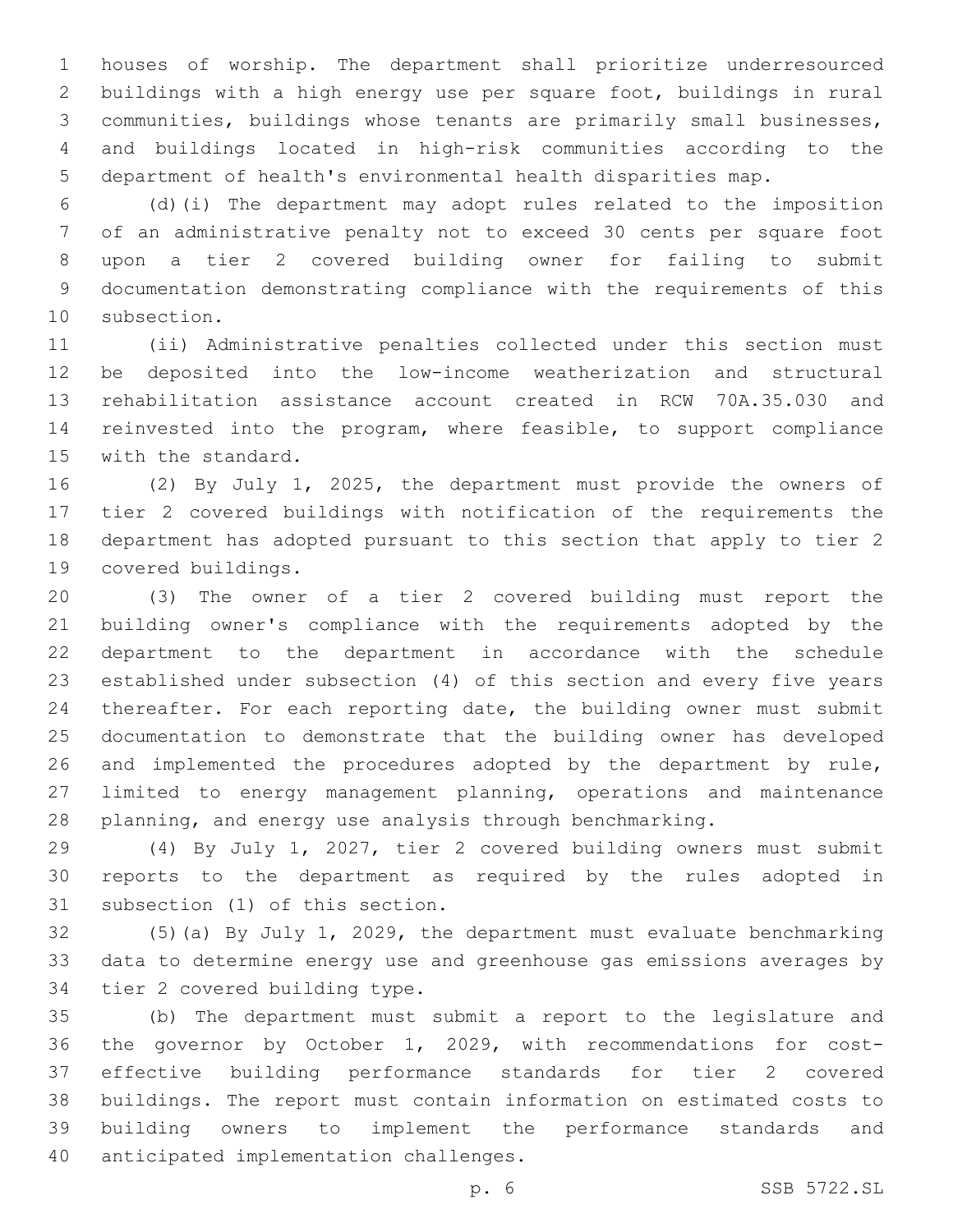(c)(i) By December 31, 2030, the department must adopt rules for performance standards for tier 2 covered buildings.

 (ii) In adopting these performance standards, the department must consider the age of the building in setting energy use intensity 5 targets.

 (iii) The department may adopt performance standards for multifamily residential buildings on a longer timeline schedule than 8 for other tier 2 covered buildings.

 (iv) The rules may not take effect before the end of the 2031 10 regular legislative session.

 (v) The department must include a small business economic impact statement pursuant to chapter 19.85 RCW as part of the rule making.

 **Sec. 4.** RCW 19.27A.220 and 2021 c 315 s 18 are each amended to 14 read as follows:

 (1) The department must establish a state energy performance standard early adoption incentive program consistent with the 17 requirements of this section. This early adoption incentive program may include incentive payments for early adoption of tier 2 covered building owner requirements as described in subsection (6) of this section.

 (2) The department must adopt application and reporting requirements for the incentive program. Building energy reporting for the incentive program must be consistent with the energy reporting 24 requirements established under RCW 19.27A.210.

 (3) Upon receiving documentation demonstrating that a building owner qualifies for an incentive under this section, the department must authorize each applicable entity administering incentive payments, as provided in RCW 19.27A.240, to make an incentive payment to the building owner. When a building is served by more than one entity offering incentives or more than one type of fuel, incentive payments must be proportional to the energy use intensity reduction 32 of each specific fuel provided by each entity for tier 1 buildings. The department may authorize any participating utility, regardless of fuel specific savings, serving a tier 2 building to administer the 35 incentive payment.

 (4) ((An eligible)) A covered building owner may receive an 37 incentive payment in the amounts specified in subsection  $((+6+))$ (8)(a) of this section only if the following requirements are met: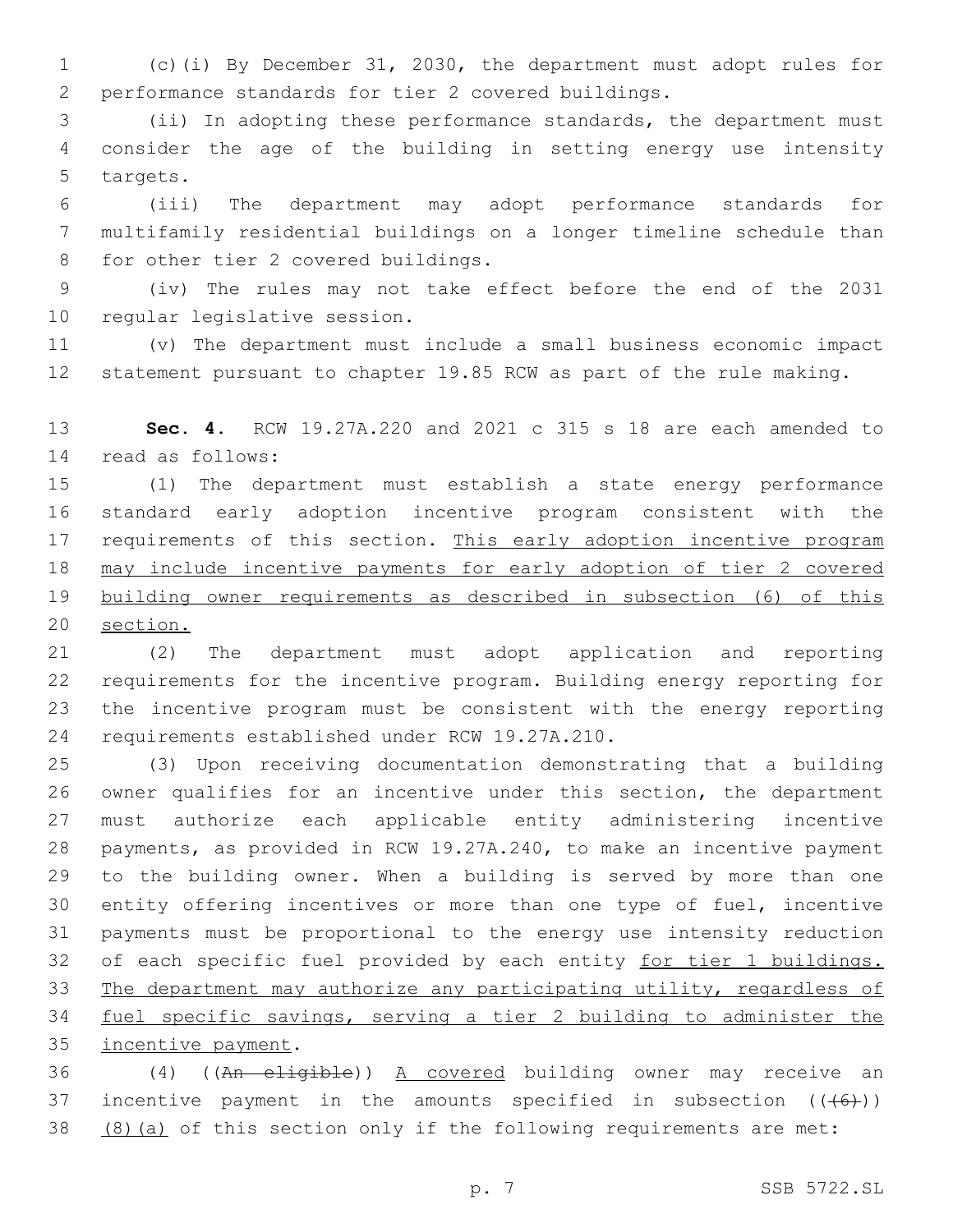(a) The building is either: (i) A covered commercial building subject to the requirements of the standard established under RCW 19.27A.210; or (ii) a multifamily residential building where the 4 floor area exceeds ((<del>fifty thousand</del>)) 50,000 gross square feet, 5 excluding the parking garage area;

 (b) The building's baseline energy use intensity exceeds its 7 applicable energy use intensity target by at least ( $(f<sup>if</sup>Heen)$ ) 15 8 energy use intensity units;

 (c) At least one electric utility, gas company, or thermal energy company providing or delivering energy to the covered commercial building or multifamily residential building is participating in the incentive program by administering incentive payments as provided in 13 RCW 19.27A.240; and

 (d) The building owner complies with any other requirements 15 established by the department.

16 (5)(((a) An eligible)) A covered building owner who meets the requirements of subsection (4) of this section may submit an application to the department for an incentive payment in a form and manner prescribed by the department. The application must be submitted in accordance with the following schedule:

21  $((+i+))$  (a) For a building with more than ((two hundred twenty thousand)) 220,000 gross square feet, beginning July 1, 2021, through 23 June 1, 2025;

 (( $(i+i)$ )) (b) For a building with more than ((ninety thousand)) 25 90,000 gross square feet but less than ((two hundred twenty thousand and one)) 220,001 gross square feet, beginning July 1, 2021, through 27 June 1, 2026; and

28  $((\overrightarrow{\text{init}}))$  (c) For a building with more than (( $\overrightarrow{\text{firsty}+$  thousand)) 29 50,000 gross square feet but less than ((ninety thousand and one)) 90,001 gross square feet, beginning July 1, 2021, through June 1, 31 2027.

 (( $\left(\frac{1}{2}+\right)$ ) (6)(a) A tier 2 covered building owner may receive an incentive payment in the amounts specified in subsection (8)(b) of this section only if all required benchmarking, energy management, and operations and maintenance planning documentation as required under section 3 of this act has been submitted to the department and an incentive application has been completed.

 (b) An eligible tier 2 covered building owner may submit an application beginning July 1, 2025, through June 1, 2030.

p. 8 SSB 5722.SL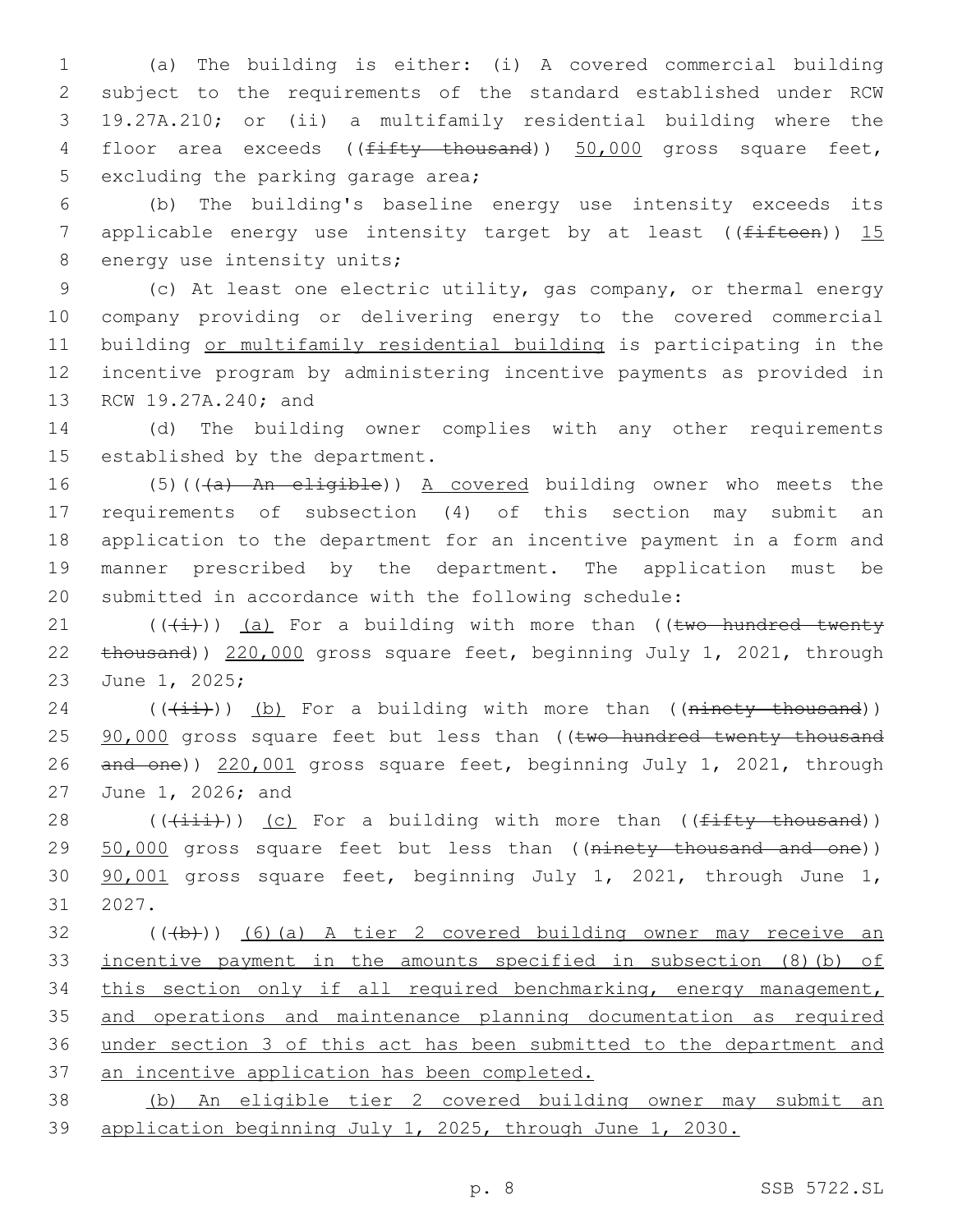(7) The department must review each application and determine whether the applicant is eligible for the incentive program and if funds are available for the incentive payment within the limitation established in RCW 19.27A.230. If the department certifies an application, it must provide verification to the building owner and each entity participating as provided in RCW 19.27A.240 and providing 7 service to the building owner.

 (((6) An eligible building owner)) (8)(a) An eligible owner of a tier 1 covered building or an eligible owner of a multifamily 10 residential building greater than 50,000 gross square feet, excluding 11 the parking area, that demonstrates early compliance with the applicable energy use intensity target under the standard established under RCW 19.27A.210 may receive a base incentive payment of ((eighty-five)) 85 cents per gross square foot of floor area, excluding parking, unconditioned, or semiconditioned spaces.

 $((+7+))$  (b) A tier 2 eligible building owner that demonstrates 17 compliance with the applicable benchmarking, energy management, and operations and maintenance planning requirements may receive a base 19 incentive payment of 30 cents per gross square foot of floor area, excluding parking, unconditioned, or semiconditioned spaces. The department may implement a tiered incentive structure for upgrading multifamily buildings to provide an enhanced incentive payment to multifamily building owners willing to commit to antidisplacement provisions.

25 (9) The incentives provided in subsection  $((+6+))$  (8) of this section are subject to the limitations and requirements of this section, including any rules or procedures implementing this section.

28 (((48))) (10) The department must establish requirements for the verification of energy consumption by the building owner and each participating electric utility, gas company, and thermal energy 31 company.

 $(1)$  ( $(4)$ )) (11) The department must provide an administrative process for an eligible building owner to appeal a determination of 34 an incentive eligibility or amount.

 $(1)$   $(12)$  By September 30, 2025, and every two years thereafter, the department must report to the appropriate committees of the legislature on the results of the incentive program under this section and may provide recommendations to improve the effectiveness of the program. The 2025 report to the legislature must include recommendations for aligning the incentive program established under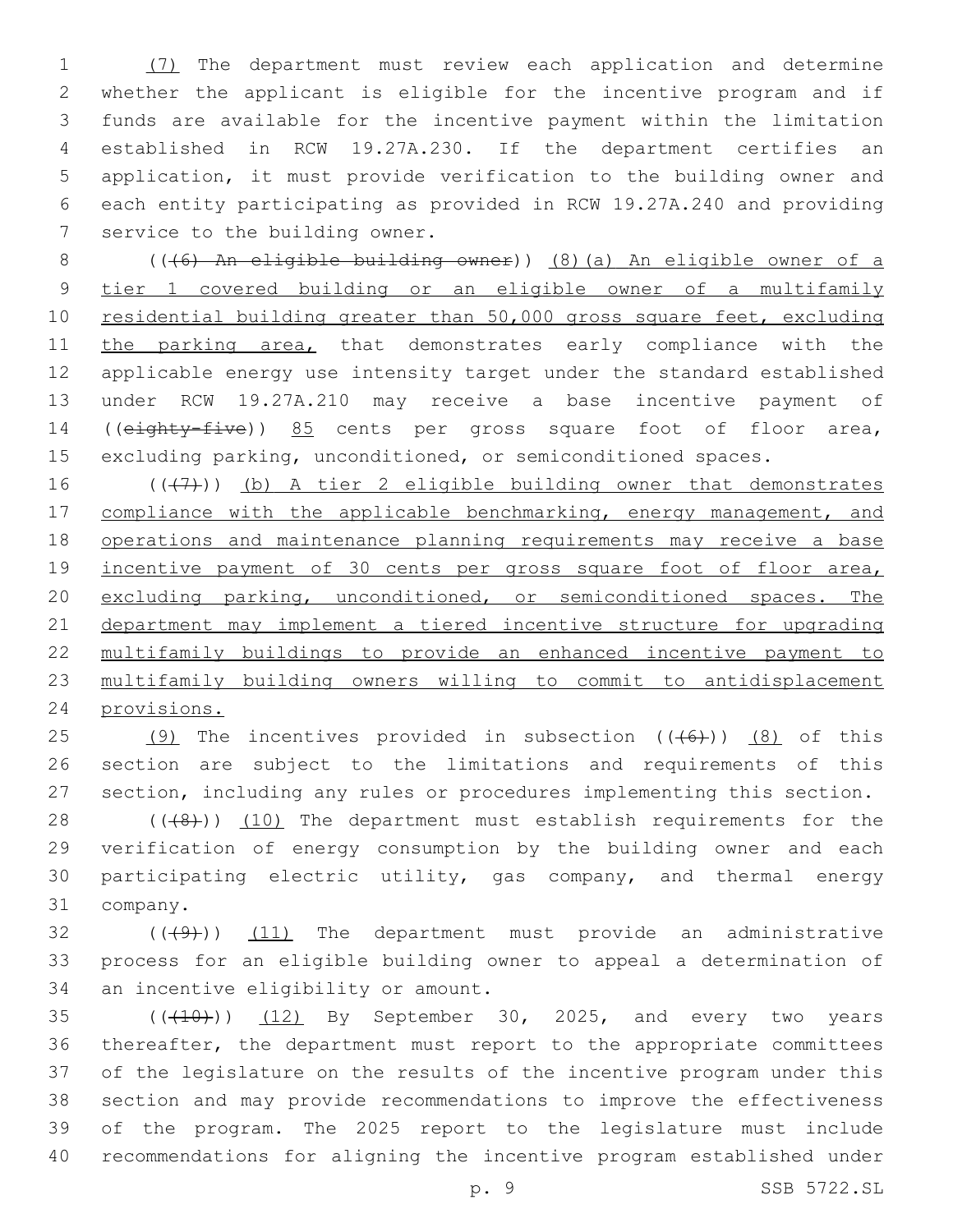this section consistent with a goal of reducing greenhouse gas emissions from substitutes, as defined in RCW 70A.60.010.

3 (( $(11)$ )) (13) The department may adopt rules to implement this section.4

 **Sec. 5.** RCW 19.27A.230 and 2019 c 285 s 5 are each amended to read as follows:6

 $(1)$  The department may not issue a certification for  $((a + b))$  a tier 1 incentive application under RCW 19.27A.220(8)(a) if doing so is likely to result in total incentive payments under RCW 19.27A.220(8)(a) in excess of ((seventy-five million dollars)) 11 \$75,000,000.

 (2) The department may not issue certification for a tier 2 incentive application under RCW 19.27A.220(8)(b) if doing so is likely to result in total incentive payments under RCW 19.27A.220(8)(b) in excess of \$150,000,000.

 **Sec. 6.** RCW 19.27A.240 and 2019 c 285 s 6 are each amended to 17 read as follows:

 (1)(a) Each qualifying utility must administer incentive payments for the state energy performance standard early adoption incentive program established in RCW 19.27A.220 on behalf of its customers who 21 are eligible building owners of covered commercial buildings  $((\theta \hat{r}))_L$  multifamily residential buildings, or other tier 2 covered buildings consistent with the requirements of this section. Any thermal energy company, electric utility, or gas company not otherwise required to administer incentive payments may voluntarily participate by providing notice to the department in a form and manner prescribed by 27 the department.

 (b) Nothing in this subsection (1) requires a qualifying utility to administer incentive payments for the state energy performance standard early adoption incentive program established in RCW 19.27A.220 for which the qualifying utility is not allowed a credit against taxes due under this chapter, as described in RCW 82.16.185.

 (2) An entity that administers the payments for the incentive program under this section must administer the program in a manner that is consistent with the standard established and any rules 36 adopted by the department under RCW 19.27A.210 (( $\text{and}$ )), 19.27A.220, 37 and section 3 of this act.